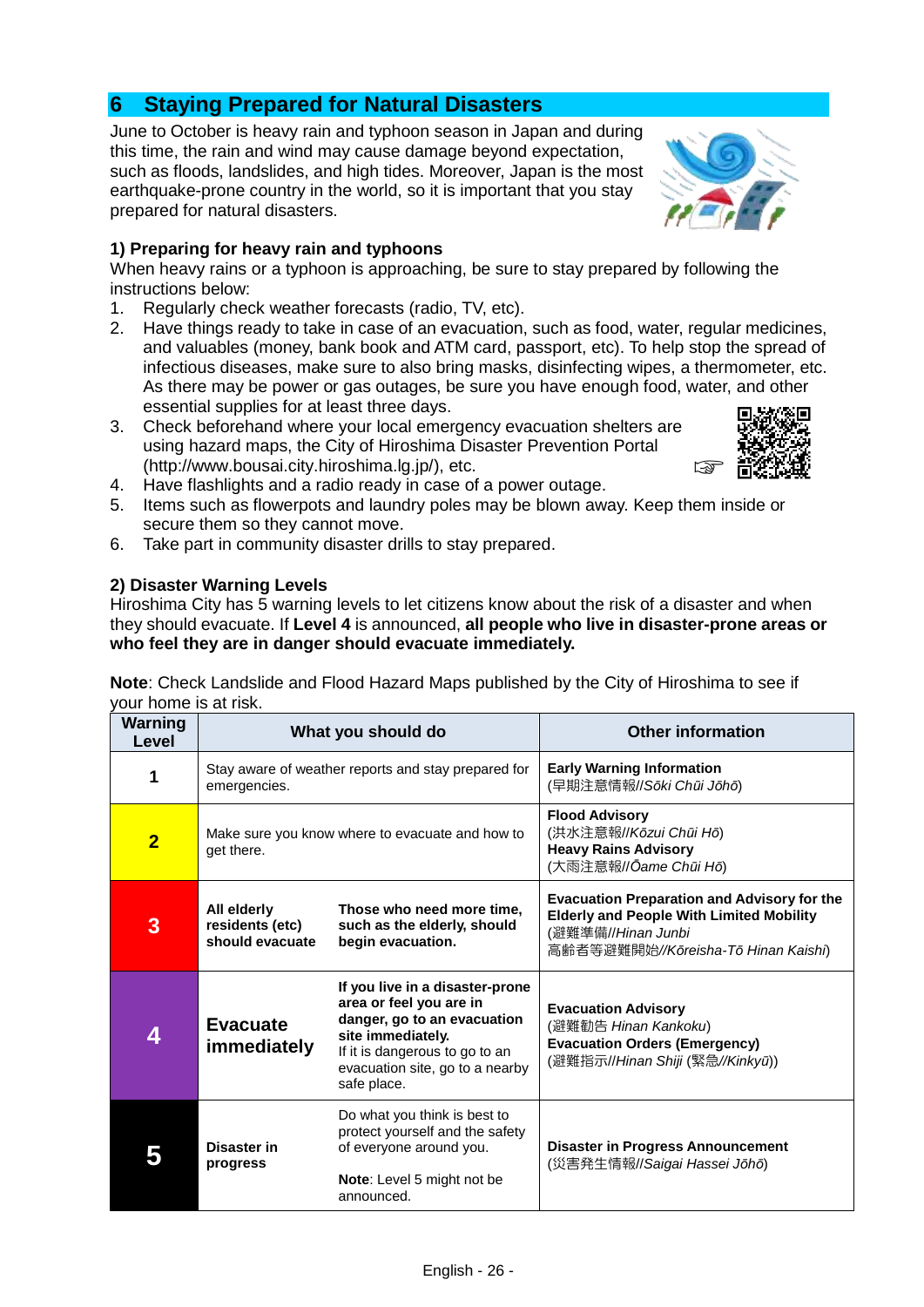# **3) Preparing for earthquakes**

We cannot predict when earthquakes will happen. Stay prepared beforehand by doing the following:

- 1. Secure your furniture so that it does not fall over.
- 2. Do not place anything near your stove that burns easily.
- 3. Discuss with your family or others that you are close with both where you will evacuate and how you will contact each other (such as 171 Disaster Emergency Dial).
- 4. Have things ready to take in case of an evacuation, such as food, water, regular medicines, and valuables (money, bank book and ATM card, passport, etc). To help stop the spread of infectious disesaes, make sure to also bring masks, disinfecting wipes, a thermometer, etc. As there may be power or gas outages, be sure you have enough food, water, and other essential supplies for at least three days.
- 5. Be aware of any features of your local area that might affect you in a disaster.
- 6. Check where evacuation sites are and how to get to them.
- 7. Actively participate in emergency drills run by volunteer disaster preparedness organization.

### **4) What to do if an earthquake occurs**

When an earthquake occurs, stay calm and do the following:

- 1. Take shelter under a table.
- 2. Extinguish any flames (stoves, candles, etc) after earthquake tremors have stopped.
- 3. Open doors to make sure you can leave.
- 4. If a fire has spread, quickly extinguish it.
- 5. Be careful of broken glass inside your home.
- 6. Do not run outside in a panic.
- 7. Stay away from front gates and walls.
- 8. Check on your neighbors.
- 9. Work together to help people.
- 10. Get accurate information from television or radio.

#### Useful Apps for Disaster Prevention



**Safety tips** is a free app that sends you notifications when the following are issued: emergency earthquake alerts, tsunami warnings, volcanic eruption alerts, special weather warnings, and civil protection alerts. It has many features that are useful in disasters. It is available in 15 languages, including English, Simplified Chinese, Traditional Chinese, Korean, Japanese, Spanish, Portuguese, Vietnamese, and Tagalog.



**Hiroshima City Emergency Evacuation Guide** is a free app that alerts users to the appropriate evacuation measures to take before disasters occur. When emergency information, such as evacuation orders, is announced, you can check how hazardous your current location is, as well as the best route to your closest emergency evacuation site. Available in English, Chinese (traditional and simplified), Korean, and Japanese.





iOS Android